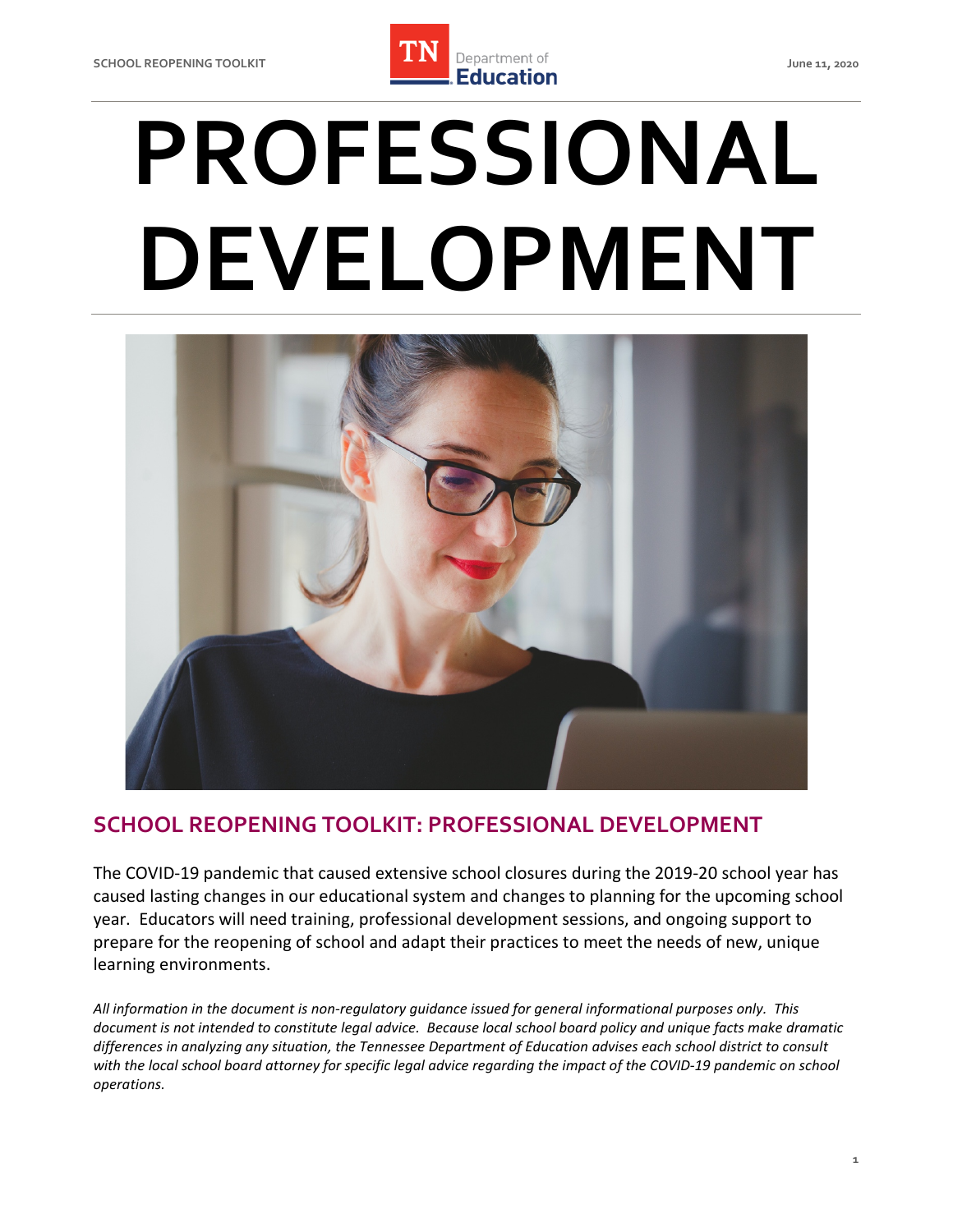

# **I. Reopening Overview**

 Our educational community must collaborate for the almost one million students counting on us and ensure that the COVID-19 pandemic does not cause lasting barriers in their educational careers. As the commissioner stated in the Reopening Overview Guide for LEAs, existing educational challenges have been intensified over the last six months.

 As districts are planning to reopen schools, they will need to ensure staff feel supported, prepared and empowered to deliver instruction aligned with the district's reopening plans, and that staff have the skills and knowledge to effectively deliver strong instruction that re-engages students in multiple learning environments and accelerates their learning to ensure all students return to a successful path towards their futures. Districts will need to offer training to prepare teachers for learning environments as well as maintaining health and safety. Teachers will need professional learning to deliver instruction differently and to address learning loss. Finally, all educators will need ongoing support to effectively transition into post-COVID school settings. To ensure that districts have adequate training, professional learning, and ongoing supports, districts will need to consider many questions regarding their reopening as well as work with teachers to determine what they need to be successful.

# **II. Professional Learning Considerations**

 Professional learning plans may include training, or content that educators can complete independently or in a single learning session, collaborative digital or in-person learning, coaching, and/or on-going follow-up supports. When the school reopens in a post-COVID-19 environment, districts will likely need provide professional learning for teachers on a number of key topics: effective distance learning instruction, using the district's digital platform, health and safety, legally- required state trainings, use of new curricular materials, and shifts in pedagogy for online learning. As districts plan to support teachers, instructional leaders should determine survey teachers for their needs and determine what topics can be covered in a single training, which will need multiple touchpoints, and which topics should also be provided ongoing support.

 *\*Note: While professional development and ongoing support are separated to facilitate district planning, research shows us that isolated professional development alone will not change practice. All professional development should also include ongoing support (TNTP, The Mirage, 2015).*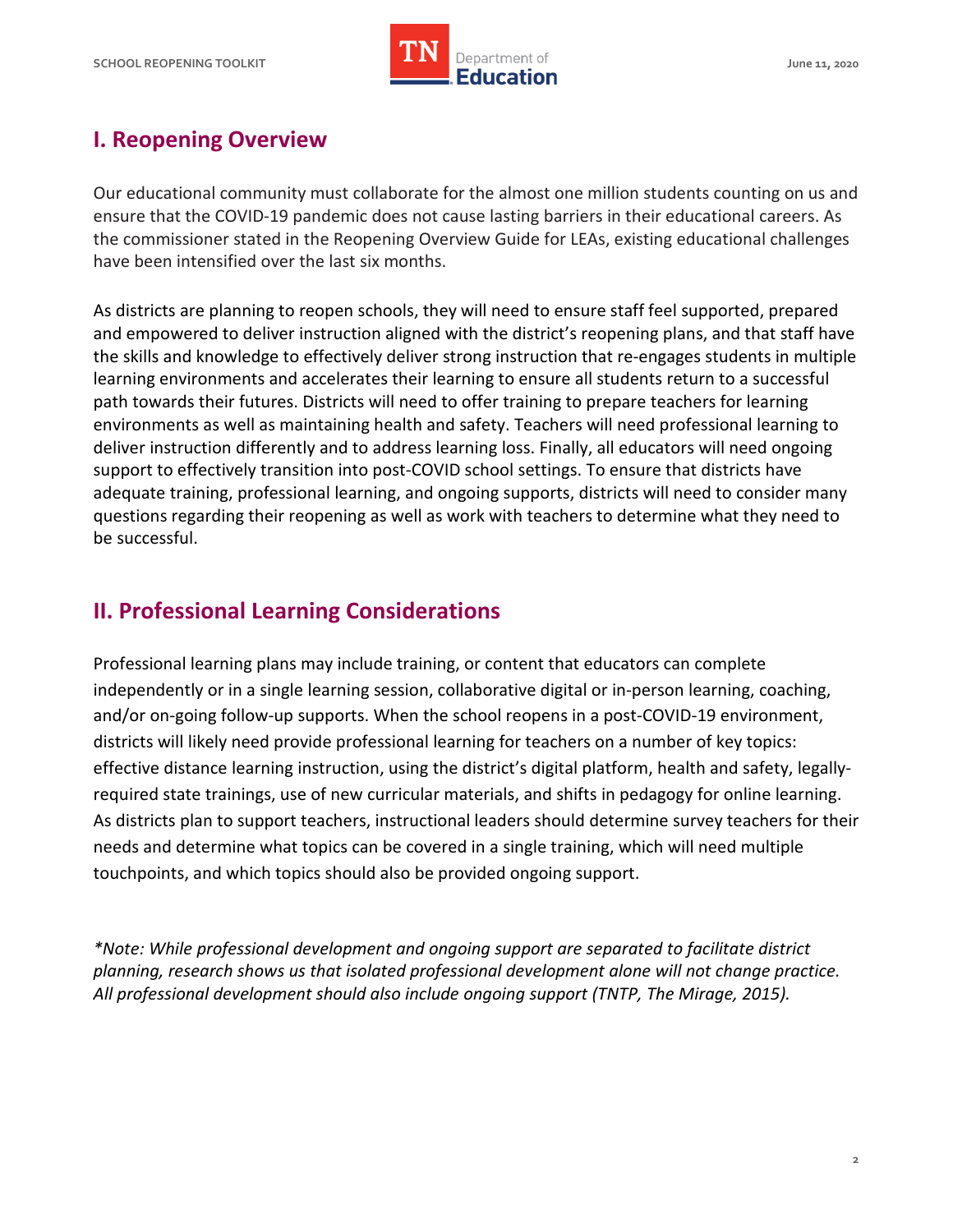

## *Regardless of this pandemic or the learning setting, effective professional development should include the following components:*

- 1. Respond to the needs identified by teachers, leaders and staff;
- 2. Sessions that are of an appropriate duration to learn and apply new learning, but are also partnered with ongoing support that allow educators to truly learn new strategies and grapple with the implementation of those strategies;
- 3. Active engagement of participants rather than focus on lecture-based exposure;
- 4. A focus on modeling and demonstrating best practices for educators to apply and replicate;
- 5. Integration into discipline-specific content rather than isolated pedagogy and practice;
- 6. Differentiated support and teacher collaboration to implement new practices; and
- 7. Collaborative structures to expand professional learning into collegial support of teachers.<sup>1</sup>

 The following questions lead districts through a series of considerations in creating a professional learning plan for the 2020-21 school year.



## **A. Learning Environment**

How has the learning environment changed?

#### □ *Is your district using a digital platform for some or all instruction?*

- $\circ$  Do teachers feel trained and prepared to use all of the technical aspects of your district platform including synchronous and asynchronous features?
- (e.g., group discussions, academic feedback, checks-for-understanding)  $\circ$  Can all teachers use the district's digital platform to replicate classroom experiences?
- o Have high-quality materials been transferred to the learning platform and do teachers know how to access learning content and prepare lessons with the online content?
- o Does the digital platform allow teachers to design multiple entry points into digital lessons so that all student groups can access content and have opportunities for tailored learning supports?

<span id="page-2-0"></span><sup>&</sup>lt;u>.</u> <sup>1</sup>(*Darling-Hammond et al., 2009; Desimore, 2009, Guskey, 2009).*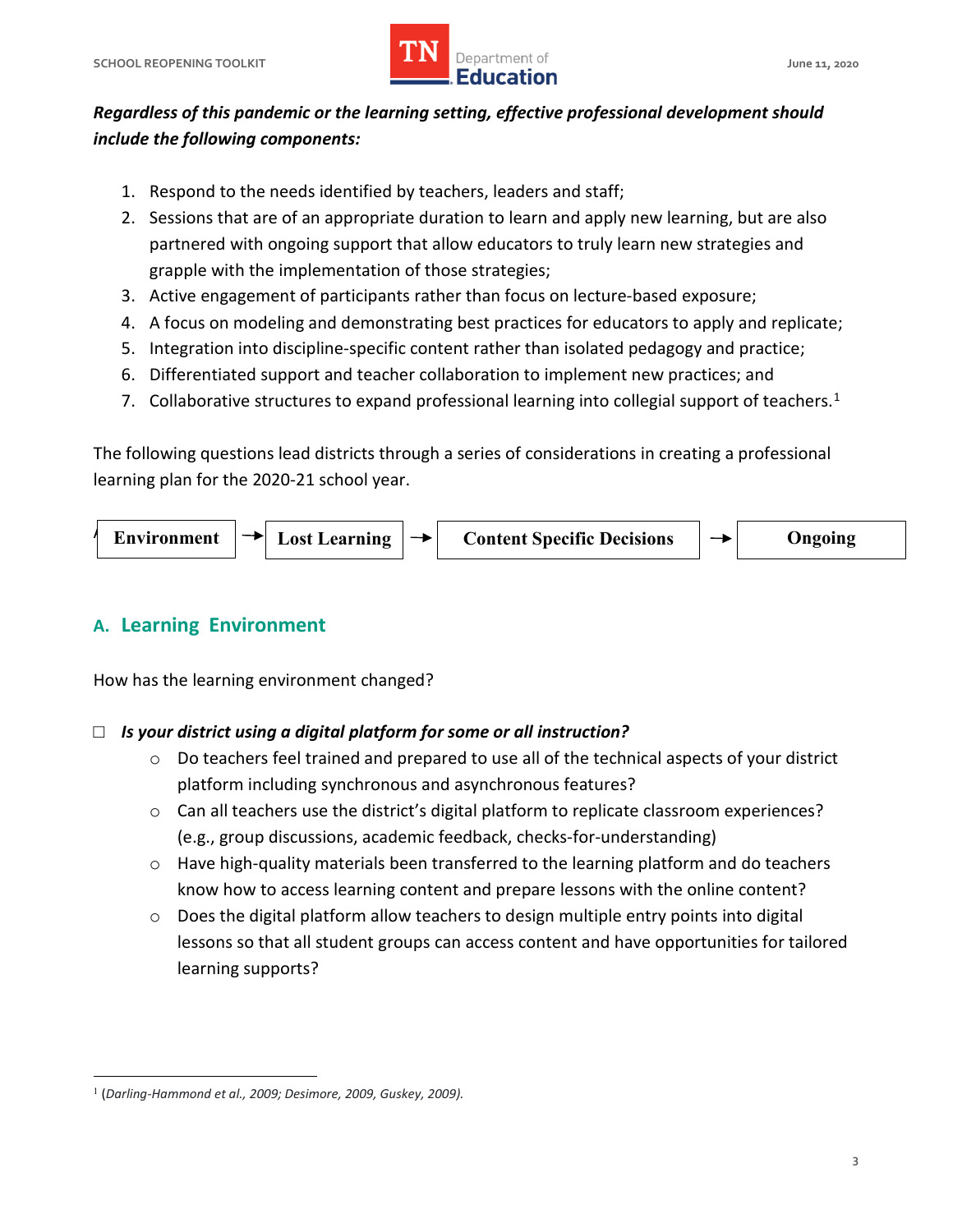## **SCHOOL REOPENING TOOLKIT SCHOOL ASSESSED ASSESSED AT A PROPERTY OF A SERVICE OF A SERVICE OF A SCHOOL AND A June 11, 2020** *LIN* Department of **IMPLE Department of**

## □ *Is your district providing learning through distance experiences for some students/some of learning time, or for all students/all learning time?*

- $\circ$  Have teachers been trained on how to connect with students in a non-digital distance learning setting including written and phone-based instruction, academic feedback, and checks for understanding?
- o Do teachers have resources, strategies and training to replicate classroom experiences to ensure students can master learning content appropriately? (e.g., downloaded video lessons that model instruction, feedback on student work, additional supports for guided practice)
- $\circ$  Have parents been engaged and provided tools to partner with teachers to support learning experiences in practical and manageable at-home strategies?
- conducive for the at-home settings as appropriate for the student's needs? o Have high-quality materials and learning content been transferred to devices or packets
- learning supports for all student groups especially students with learning challenges? o Do teachers have access to resources, strategies and training to provide scaffolds and

## *staggered schedules, condensed days, or other modified schedules)?*  □ Are teachers prepared to teach using the identified opening schedule for their school (e.g.,

- standards to ensure that learning experiences can be maximized within the district's o Have teachers had the opportunity to complete pacing guides and vertical maps of chosen schedule(s)?
- $\circ$  Have teachers mapped out benchmarks/checkpoints to determine if students are mastering content or if additional scaffolds/learning supports are necessary?
- $\circ$  Do teachers have a plan for how to integrate additional scaffolds/learning supports into the school's scheduling opportunities?
- $\circ$  Do teachers have the skills and knowledge to make any identified changes to instructional practice that may be required due to the school's schedule or environment?
- o Do teachers have strategies to extend learning beyond the in-person instruction? (e.g., flipped classroom, video take-home lessons, classroom extensions that can be completed independently)

## □ *Have teachers received professional development focused on the health and safety changes to their school environment?*

- o Have teachers participated in conversations around CDC guidance, district health and safety procedures, and operational safety changes for their building?
- o Have teachers had time to discuss and participate in developing changes for classroom procedures, hallway practices, electives, lunches, etc.?
- $\circ$  Do teachers know what health and safety procedures have been implemented/revised for their school? (e.g., hallway lines, material sharing in classrooms, carpets/reading time,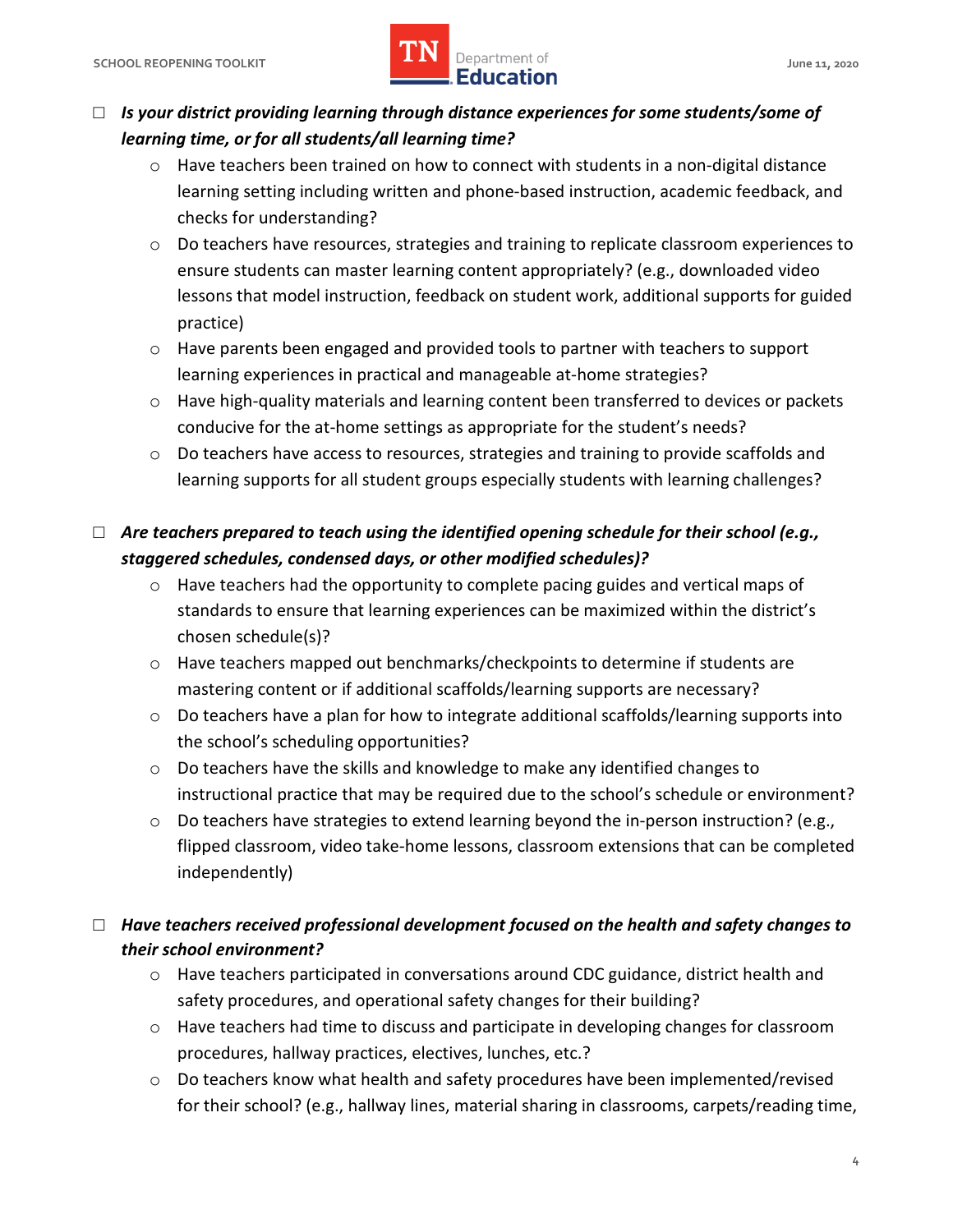

lab processes)

 $\circ$  Have teachers been trained on strong classroom management practices to establish strong classroom culture as well as behavior management techniques that address the whole child needs?

## **B. Lost Learning Preparations**

How should teachers manage lost learning concepts from last school year?

## □ What scope and sequence decisions do teachers and instructional teams need to consider?

- $\circ$  Can the district provide teachers with existing scopes and sequences to identify fourth quarter concepts and standards?
- o Has the district created professional learning sessions that allow multiple grade level teachers to collaboratively focus on content-specific (math or ELA) concept mapping in elementary, middle and high schools?
- $\circ$  During these sessions, how can teachers work collaboratively in vertical teams to align fourth quarter concepts with on-grade level content into integrated scopes and sequences?
- o How will entry-year benchmarks and diagnostic data be provided to teachers?
- o What professional learning is needed to help teachers use this benchmarking data?

#### □ *What are the district practices to help teachers use data in planning?*

- curriculum-based assessments, are teachers prepared to group students, identify needs and understand student misconceptions? (See **Assessing Student Learning Toolkit** for o As districts complete initial benchmarking, diagnostics, frequent progress checks, and more information).
- $\circ$  Do teachers need assessment literacy strategies to understand the differences between skill-based diagnostics and standards/knowledge-based benchmark data and how to effectively use different types of data?
- o Do teachers need additional resources and learning around intervention vs. remediation?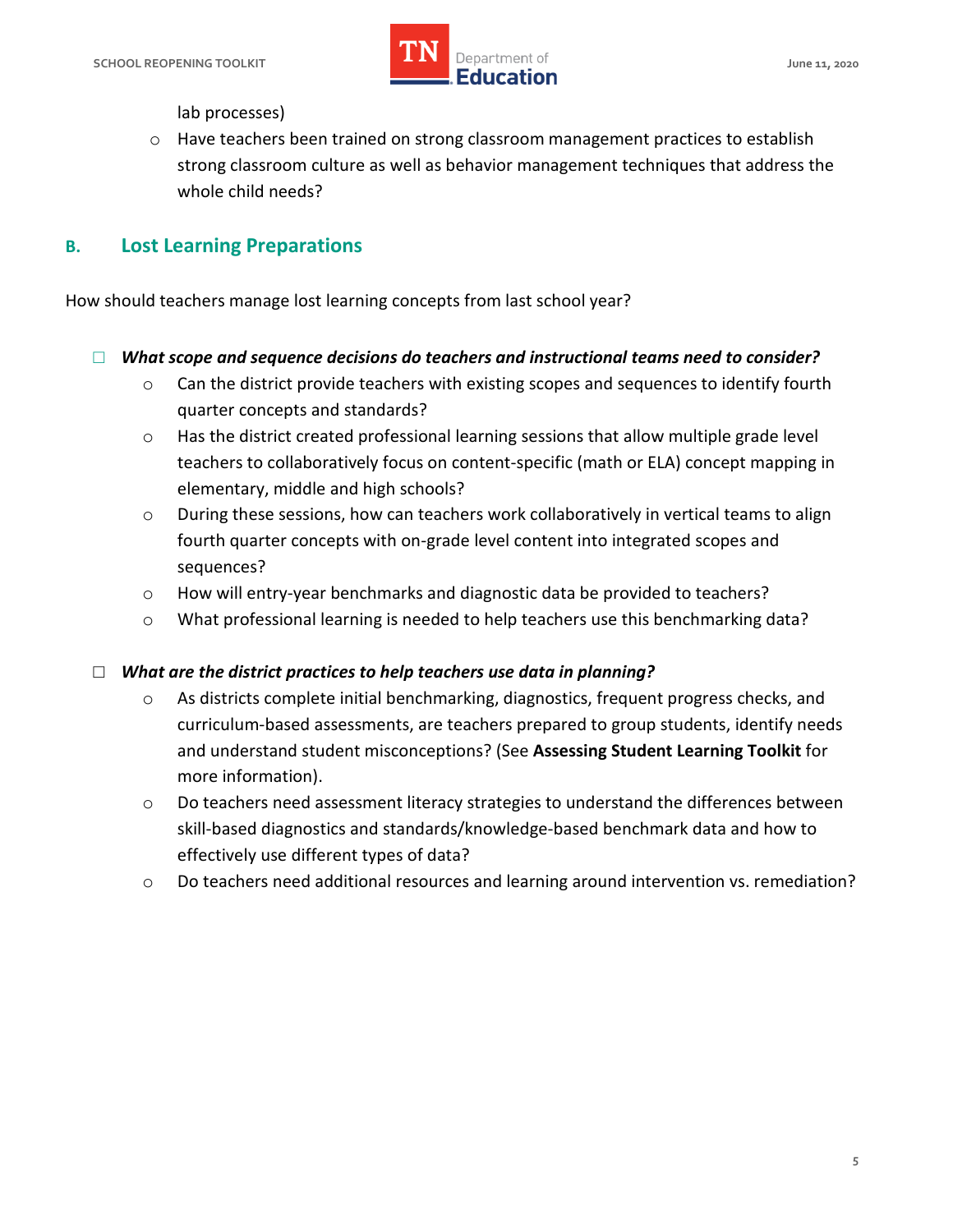

## **C. Content-Specific Decisions**

Did your district adopt and purchase high-quality ELA materials?

## □ What do my teachers need to do to understand the new ELA curriculum they will be using *during the 2020-21 school year?*

- $\circ$  Do your teachers know how to use the digital and print teacher resources (and student resources) to effectively prepare unit-based and lesson instruction and lesson in multiple learning environments?
- o Has your district instructional team prepared teachers to plan units differently given the launch of new high-quality materials and the COVID-19 learning environment changes?
- $\circ$  Has your district instructional team prepared teachers to sequence lessons differently using knowledge-based outcomes and applied these practices to the COVID 19 learning environment changes?
- $\circ$  How will teachers shift their lessons to ensure knowledge-based outcomes versus strategy-based outcomes?

## □ *Have teachers had content-specific professional learning in transitioning materials and learning practices to digital, blended, and distance learning instruction?*

- a. Have teachers had the opportunity to analyze and prepare effective pedagogical practices in multiple learning environments?
- b. Are teachers prepared to look at their content and their practices and make adaptations for safety, digital learning environments and blended learning situations?

## **D. Ongoing Support & Collaboration**

## □ *Are teachers equipped with the resources to support the whole child?*

- o Does the district have clearly defined expectations for how teachers will manage student wellness, trauma, and student behaviors as a result of COVID-19 and learning loss?
- $\circ$  Do teachers know the expectations for supporting the whole child in your school/district and have the knowledge and skills to meet those expectations?
- $\circ$  Have teachers had opportunities to build systems within their classrooms to address reestablishing classroom culture, structure, and routines?
- o Can teachers attend professional learning to address additional whole child needs or in school/district strategies necessary to launch the reopening of school?

(See the department's **Wellbeing and Mental Health Toolkit** for additional resources).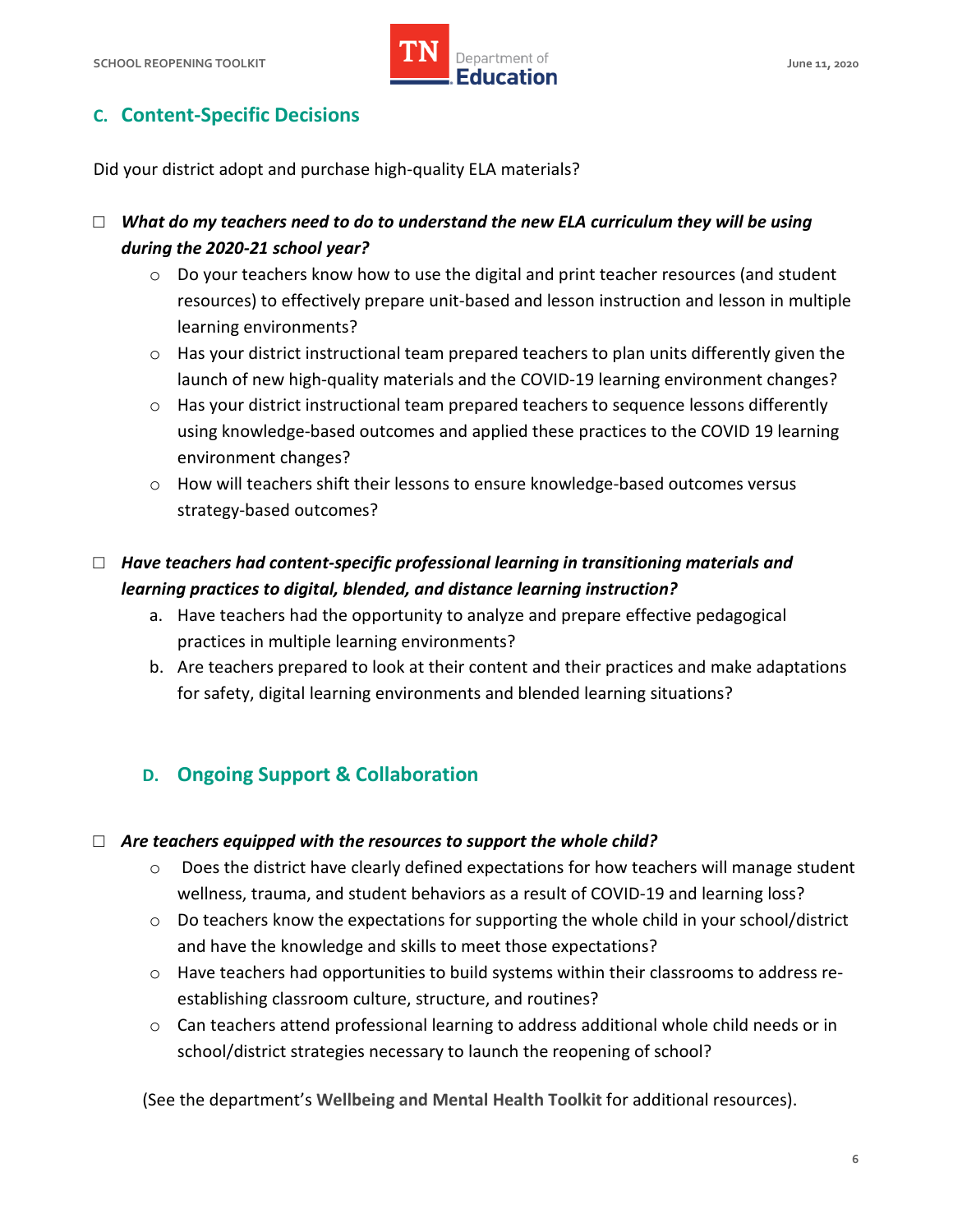

## *guidance on a frequent basis?*  □ *Do teachers have outlets to ask questions, problem solve and receive new health and safety*

- o Has the district created structures for feedback loops around classroom and school procedures, guidelines, routines and points of contact for key topics?
- $\circ$  If teachers struggle with expectations, does the school have additional resources (ie. coaching) to help teachers adapt practices to effectively maintain structure and safety?
- $\Box$   $\;\;$  How will teachers be supported as they transition between learning environments, adapted *learning schedules, or transient student populations?* 
	- $\circ$  Have you added ongoing structured collaborative planning, coaching or walk through feedback, and opportunities for teachers to collaboratively problem solve learning loss situations?
	- $\circ$  Have you designated school or district instructional support to provide ongoing instructional guidance (both written and in person) to assist teachers in adjusting instructional practices to multiple learning settings and learning environments?

(See the department's **Academic Toolkit** for additional resources).

## □ *How do teachers have opportunities to continue to deepen the use of high-quality ELA materials within the school year to solidify effective implementation of these resources?*

- $\circ$  Will teachers have monthly sessions to unit prep and adapt based on changing learning schedules and student data and needs?
- $\circ$  Will teachers meet weekly to lesson prep and share learnings from materials implementation weekly?
- o Who will provide teachers frequent feedback on classroom practices related to implementation?
- □ *Do teachers have ongoing opportunities structured into new master schedules collaboratively work through pedagogy shifts?*
- □ Do teachers have ongoing opportunities dedicated to analyzing and planning around progress*monitoring data (for intervention and remediation)?*
- □ *How will schools collaborate with teachers and stakeholders to ensure they have the resources and supports to meet student wellness needs?*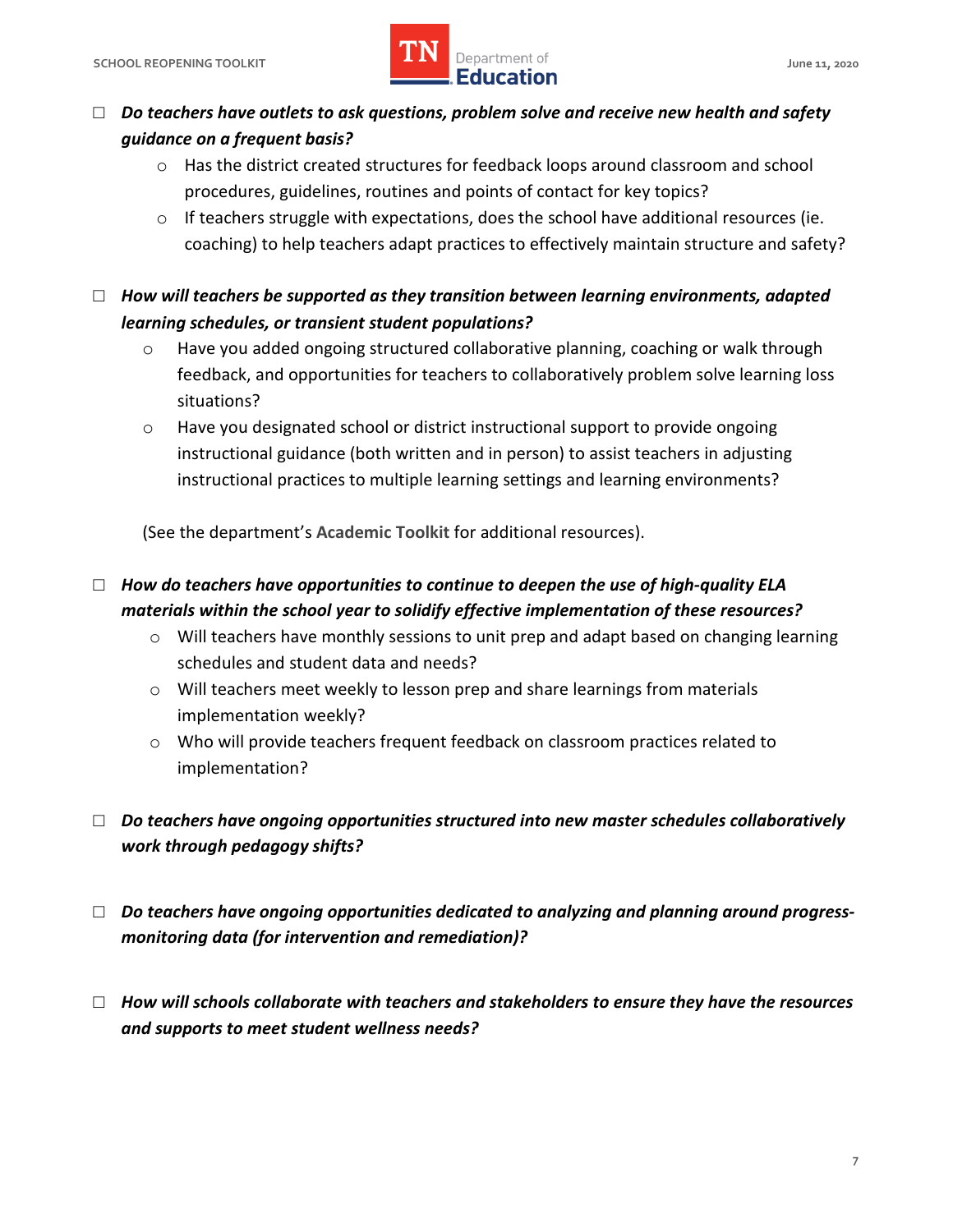

## **Another Consideration for Professional Supports for Teachers: Wellness Supports**

- □ *Do you have resources and supports available for teachers to re-integrate to school?*
- □ *How can teachers alleviate stress or tension associated to social distancing or changes in traditional teaching practices, stresses of lost learning in students, or addressing ongoing stress in COVID 19 environments?*
- □ Has your district connected with community-based wellness organizations to provide teachers *with wellness, exercise, and other stress-reducing activities?*
- *stress situations?* □ *Will teachers have access to crisis or emergency mental health supports in the event of high-*

(See the department's **Wellbeing and Mental Health Toolkit** for additional resources).

## **III. Best Practices**

 After completing an analysis of the above considerations, the district's instructional leadership team should:

- additional focal areas for each school in the district, 1. analyze what priorities the district will focus on and support school teams to determine
- 2. determine what needs can be delivered through flexible training or through free available resources,
- resources,<br>3. consider collaborating regionally to maximize resources to collectively plan training and summer professional learning, and
- 4. focus on creating flexible and ongoing support structures, sequences and delivery methods.

 The state department will release resources and ongoing, flexible tools to support district training, professional learning and ongoing support through the instructional supervisor letter, commissioner's update for directors, and through the online learning tool *(coming soon).*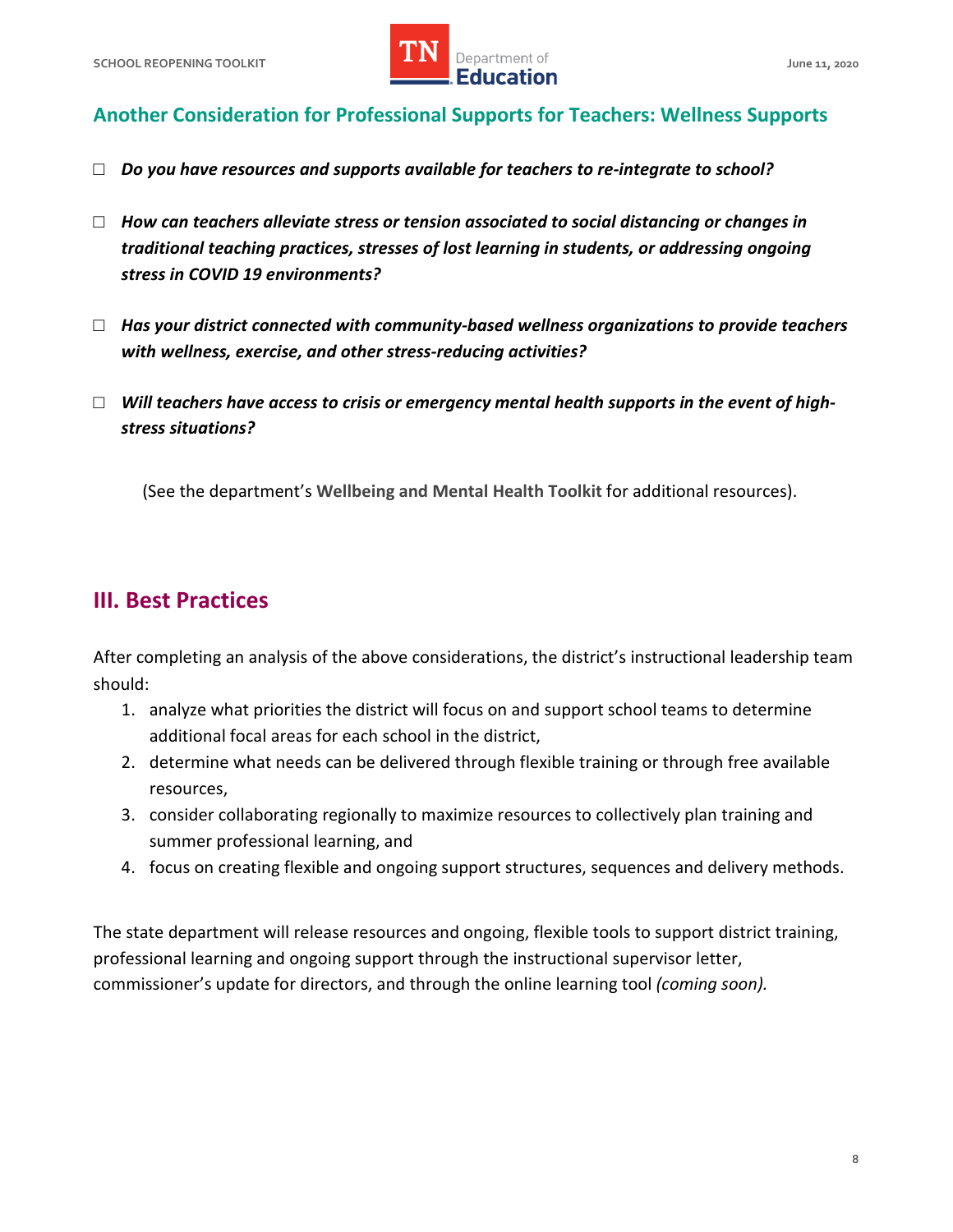

## **A. Training Recommendations**

 Many districts will be considering how to provide important training for teachers this summer. Several free resources are available including the Trevecca Nazarene University's digital teacher [training series](http://www.trevecca.edu/remoteinstruction.) as well as an upcoming release of resources from TDOE.

 Training is intended to provide content that educators can complete independently or in discrete learning sessions. During the COVID-19 environment, districts will likely be using training for the following: distance learning strategy, digital platform training, health and safety updates, mandated state trainings, overviews of new curriculum materials, and shifts in pedagogy for online learning. This type of learning must be supported in a job-embedded structures such as PLCs, weekly planning sessions, or in coaching sessions. As districts plan to support teachers, instructional leaders should determine what topics can be covered in training and which topics should be shifted to professional learning and ongoing support.

 Many of the trainings mandated by state law (including Harassment, Intimidation, Bullying, Teacher Code of Ethics, and hazing) will be provided digitally. Districts can assign this training on-demand for all educators in Tennessee. See the link for a list of current trainings available here.

#### *When designing online training, district leaders should include:*

- 1. A user's guide to support digital platform needs.
- 2. On-demand modules that allow for educators to demonstrate mastery of discrete or "bitesized" content.
- 3. Use simulations, scenarios, and problem-solving opportunities for complex concepts or offer adaptive options for self-pacing.
- 4. Have non-digital options in the event educators cannot access digital content.
- 5. Include reference documents or guides to refresh learning as needed.

## **B. Professional Development & Ongoing Support Recommendations**

#### *Selecting Professional Development Providers*

 Many districts will be engaging with professional development partners as teachers will need multiple layers of professional support. When selecting professional learning providers, please look for the following: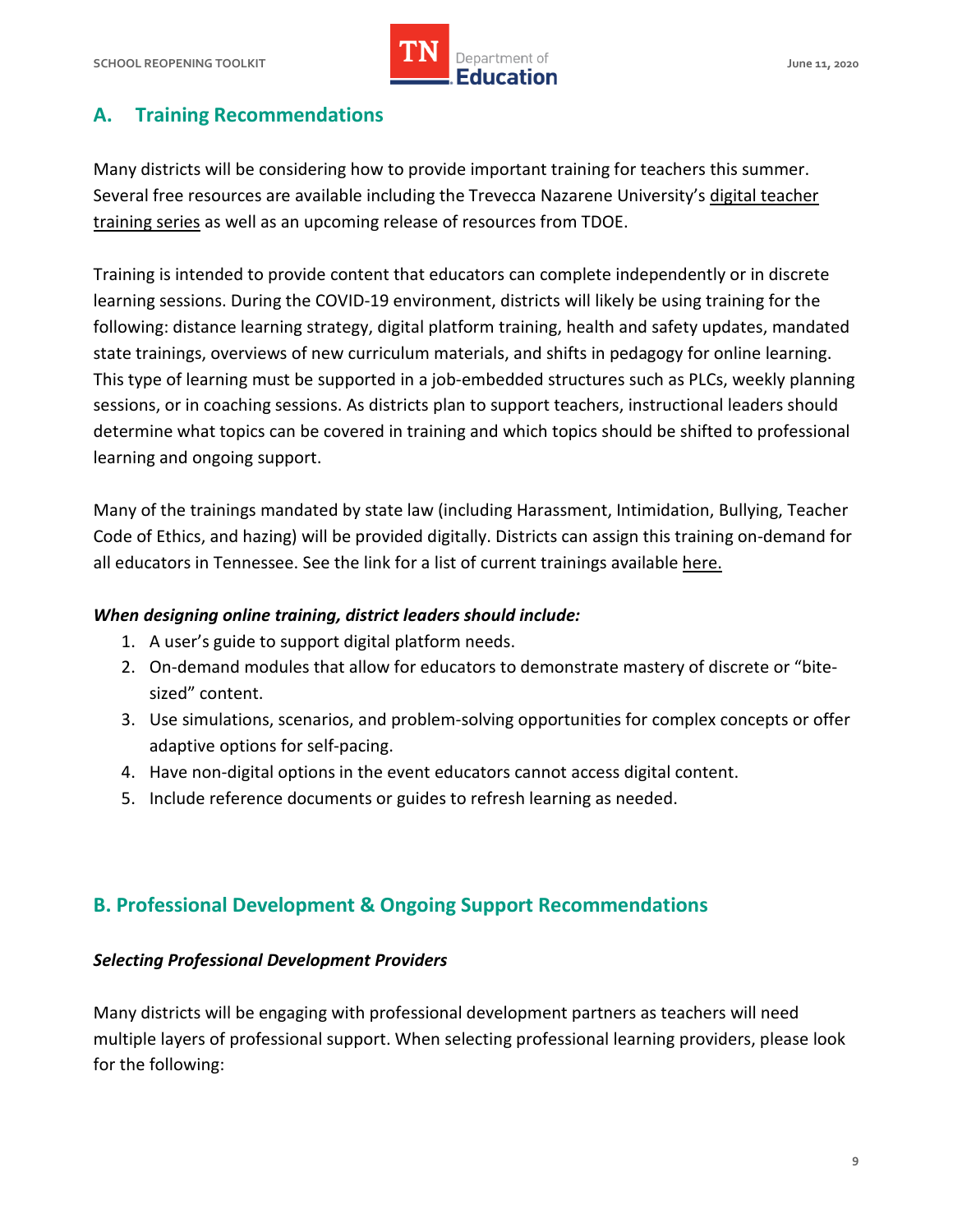

- 1. Collaborative engagement on session goals, learner outcomes, and measures of learning success.
- understanding, and ways participants can get clarification within and after learning sessions. 2. High levels of engagement strategies (virtual or in person), opportunities to check for
- 3. Learning activities that include opportunities for practice, application with students, and checks for understanding.

#### *Content-Specific Professional Learning*

 The research case for focused professional development on implementing high-quality materials is strong; a body of compelling evidence suggests that support for the implementation of high-quality instructional materials may be the curriculum effect's "secret sauce." One study spanning 6,000 schools and six states found that implementing high-quality instructional materials in the absence of high-quality instructional supports was not associated with improvement in student learning (Blazar et al. 2019). Other researchers have found that over half of the possible impact of shifting to a stronger curriculum is lost if the transition does not include a shift in teacher practice that specifically supports the new materials (Taylor et al., 2015.) Said another way, the curriculum effect is greatest on student outcomes when coupled with what the University of Colorado's Joseph Taylor calls "an integrated delivery model to drive change in teacher behavior."

#### **1. Implementing High-Quality ELA Materials**

In year one of the ELA adoption, TDOE recommends that districts focus on four items:

- 1. a focus on knowledge-based outcomes,
- 2. unit preparation,
- 3. lesson preparation, and
- 4. implementing the IPG for teacher feedback.

 A suite of tools and guides will be available in the Online Learning Tool no later than August 1, 2020. In addition, your CORE ELA consultants are uniquely poised to support this work and have developed a suite of unit and lesson preparation tools to support teachers.

#### **2. Teaching Mathematics in Digital Spaces**

 It is important for students to concretely represent mathematics throughout the learning process, and a digital learning environment, it is best practice that this continue. Adding manipulatives to the materials students have ready at the beginning of a digital lesson alongside their typical learning tools (e.g., paper and pencil) helps students be prepared and also signals manipulatives as an important tool when learning mathematics. Teachers may want to preview at the end of one learning session what materials will be necessary for the subsequent learning session. A digital learning environment may not afford students the opportunity to have conventional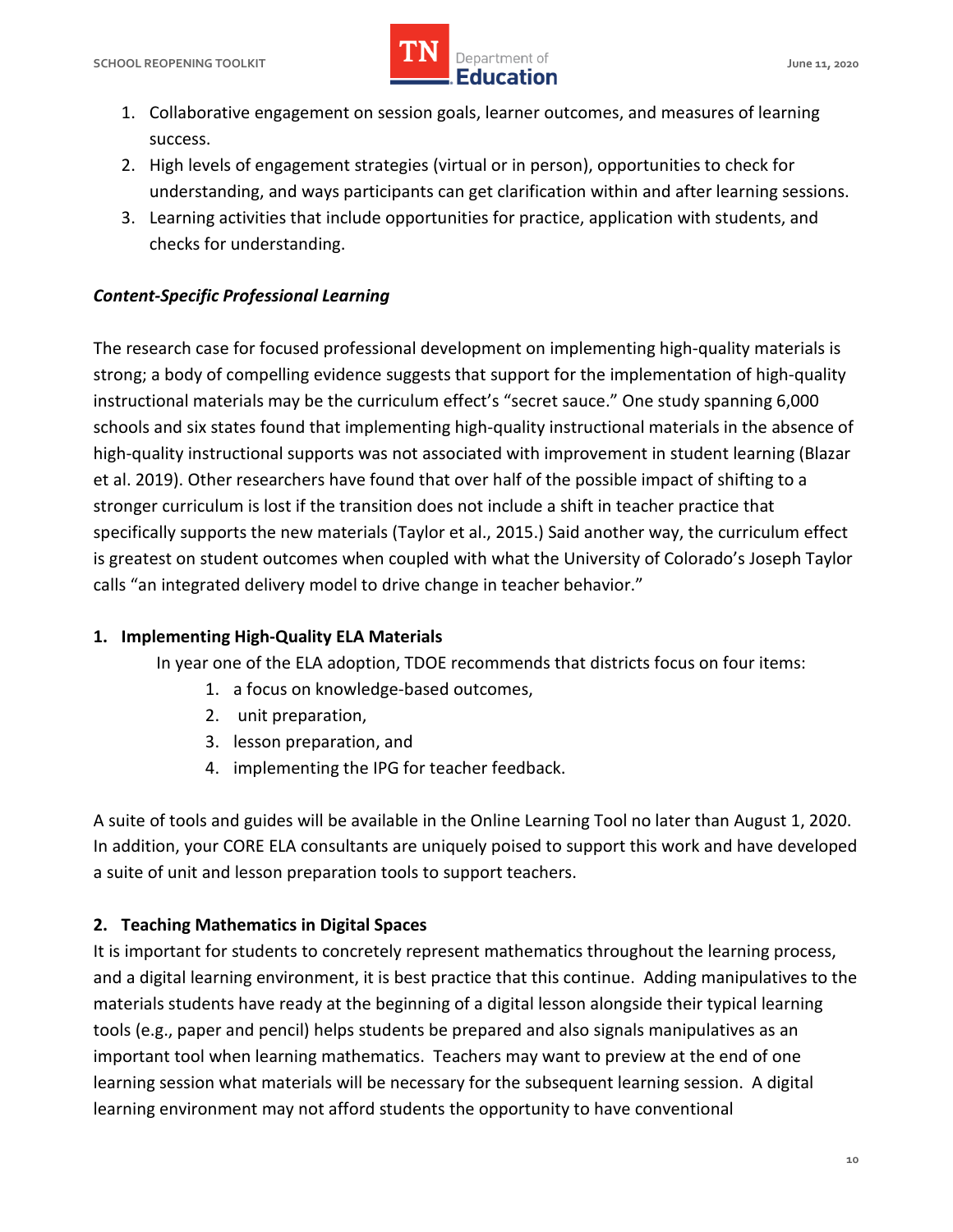# *LIN* Department of **IMPLE Department of**

 manipulatives. Looking for creative ways to identify manipulatives readily available provides access to learning for students. While this type of teaching may be more challenging in a digital learning environment, it is an important step as students build a conceptual understanding of mathematics.

 Best practice would also be for students to continue to be afforded the opportunity for reasoning and problem solving to be a part of their learning process. It is important that the task-based instruction students would receive in a classroom be mimicked as much as possible in a digital learning environment. Students should continue talking about mathematics and participate in mathematical discourse. They need to use and connect mathematical representations. Productive struggle in learning helps students as they build conceptual understanding, which ultimately leads to procedural fluency. These effective teaching and learning moments that are present in face-to-face instruction should continue to be equally fostered in a digital learning environment.

 In regard to mathematics specific professional development, one potential focus is how to deliver content though a digital environment that still offers students opportunities to engage in a discovery learning process. While direct instruction can be a more natural way to deliver information to students in a digital learning environment, it is not always the best method for students to learn mathematics. Best practice is an appropriate mix of varying types of instruction in order to reach all learners. Professional development targeting how to effectively blend different types of instruction could be very beneficial to mathematics educators.

 Additional professional development could focus on the vertical learning progressions that naturally exist within the Tennessee mathematics standards. Knowing and understanding these progressions will help teachers as they identify and plan to address learning gaps for each of their students. Understanding how the standards scaffold over time provides teachers the opportunity to address learning gaps as they teach on grade level standards to their students.

#### **3. Foundational Skills**

 As preK through second grade classrooms are managing loss and gaps in oral language and reading skill development, the department has released a free, optional foundational skills curriculum [supplement.](https://openedx.tneducation.net/courses/course-v1:TDOE+fs101+2020YL/about) This supplement is designed to emphasize a sounds-first approach to build strong reading skills. In addition, the curriculum supplement includes an assessment and remediation guide that includes baseline diagnostics, ongoing progress monitoring, and intervention strategy to reinforce daily foundational skills instruction.

 In addition, the department is releasing a series of free professional development videos, guidance and PLC documents to support teacher professional learning through the summer and 2020-21 school year. These resources will be available here.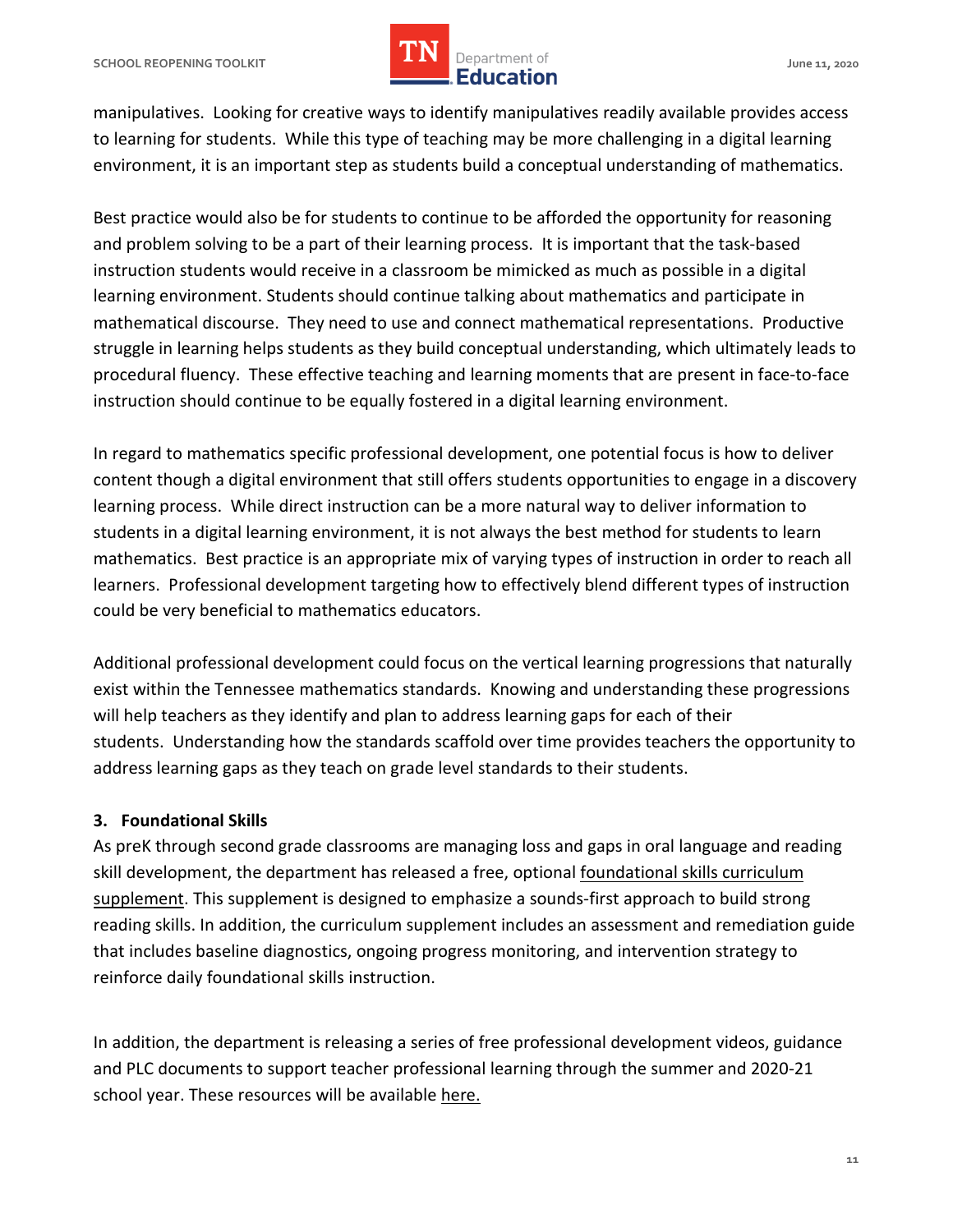

#### **4. Pedagogical Support and Scaffolding for All Learners**

 As districts determine their needs for learning environments, the instructional leadership team should identify three to five key strategies to engage learners in developmentally appropriate ways, ensure students have opportunities for feedback, receive scaffolds and multiple entry points into lessons, and teachers have ways to review student work.

 The instructional team should provide summer professional learning on these three to five key strategies and develop ongoing support for teachers. Ideally, these strategies will support all student groups and provide a strong continuum of learning regardless of the instructional environment.

 (See the department's **Academic Toolkit, Special Populations Toolkit, and Access, Opportunity and Remediation Toolkit** for additional guidance).

# **IV. Sample District Plans**

#### **Sample District One: Sullivan County**

 As districts are working through their professional learning needs, a district needs a strong vision for their professional development and ongoing support. All educators - teachers, school leaders, and how it connects to the overarching plan. When adopting HQIM for ELA, the materials are only one- centered, and is instructionally actionable and relevant (Achieve the Core, 2020). Sullivan County's district instructional leaders- should have a clear vision on the why of the professional learning and half of the equation in the ongoing literacy revolution. Equally vital is a strategically designed plan for sequential, spiraled professional learning that is focused on content, is teacher- and studenthas chosen to focus their 2020 professional learning support plan on high-quality implementation for ELA and have grounded their plan in an academic strategy that outlines their vision, provides a theory of action to be executed methodically, and is sequenced to build the capacity of all educators in the system.

#### **Sample District Two: Marshall County**

 The Marshall County Board of Education approved the textbook committee's recommendation of their high-quality ELA adoption in April for K-3. As soon as the decision was finalized, high-quality material launch training was scheduled. Due to Covid-19, the professional development was delivered remotely. The training included the research and science behind the high-quality materials so the teachers would understand the "why" of the methods used by the curriculum. In addition, the training highlighted the components of the curriculum, paying particular attention to the online platform.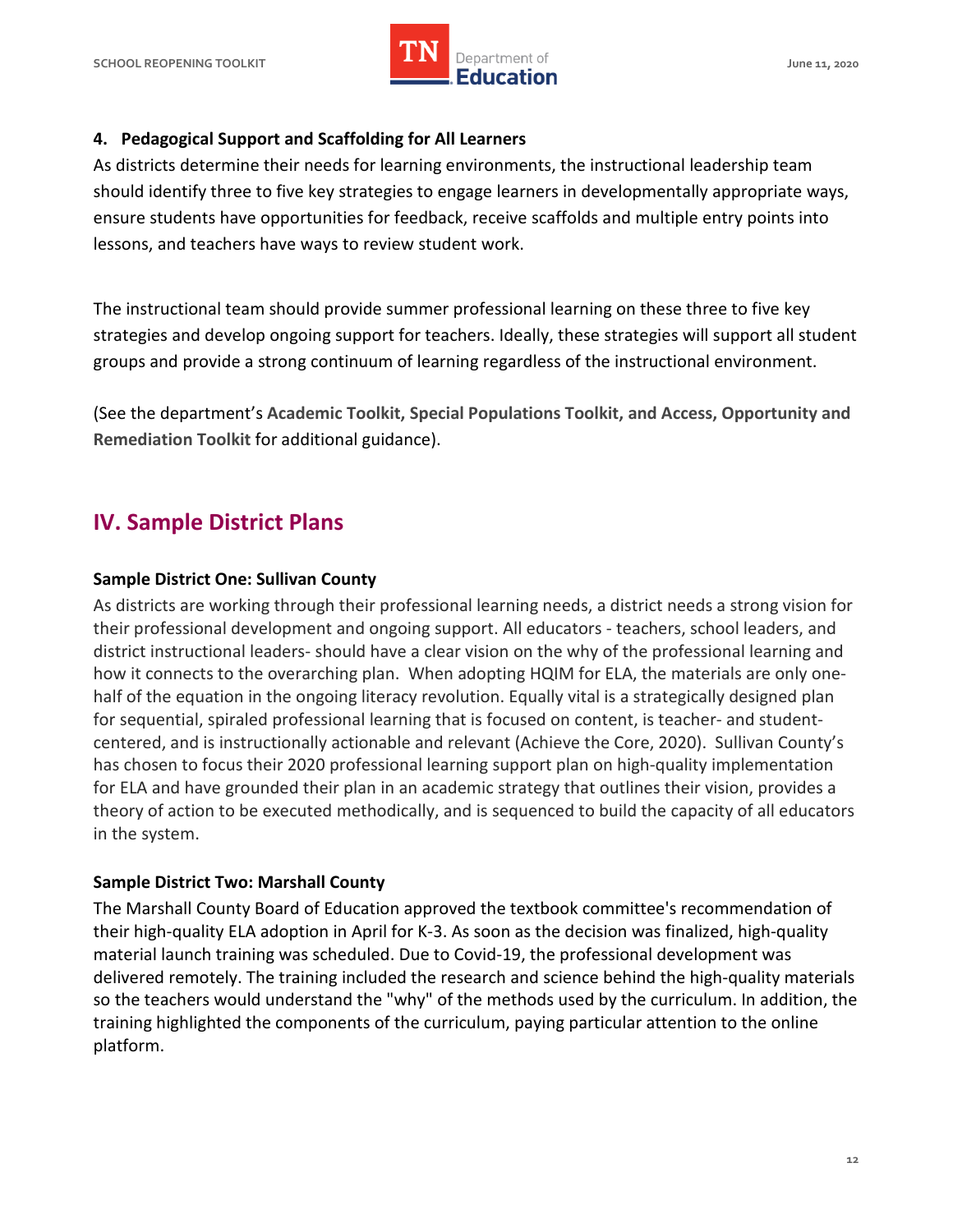

 The ELA Curriculum Advisory Team was formed to include teachers who were involved in early implementation of CKLA from the past year's pilot, the instructional facilitators in each building and the supervisor of elementary instruction. The team will work together in creating professional development sessions in mid-June to develop a district pacing guide and make a list of helpful tips for each grade level. In late July, each K-3 teacher will attend an additional ELA professional development session in their buildings let by the Advisory Team. In October, teachers and administrators will be surveyed to determine the effectiveness of the implementation and areas where assistance is needed. Those areas will be addressed on the November 3, 2020 district professional development day.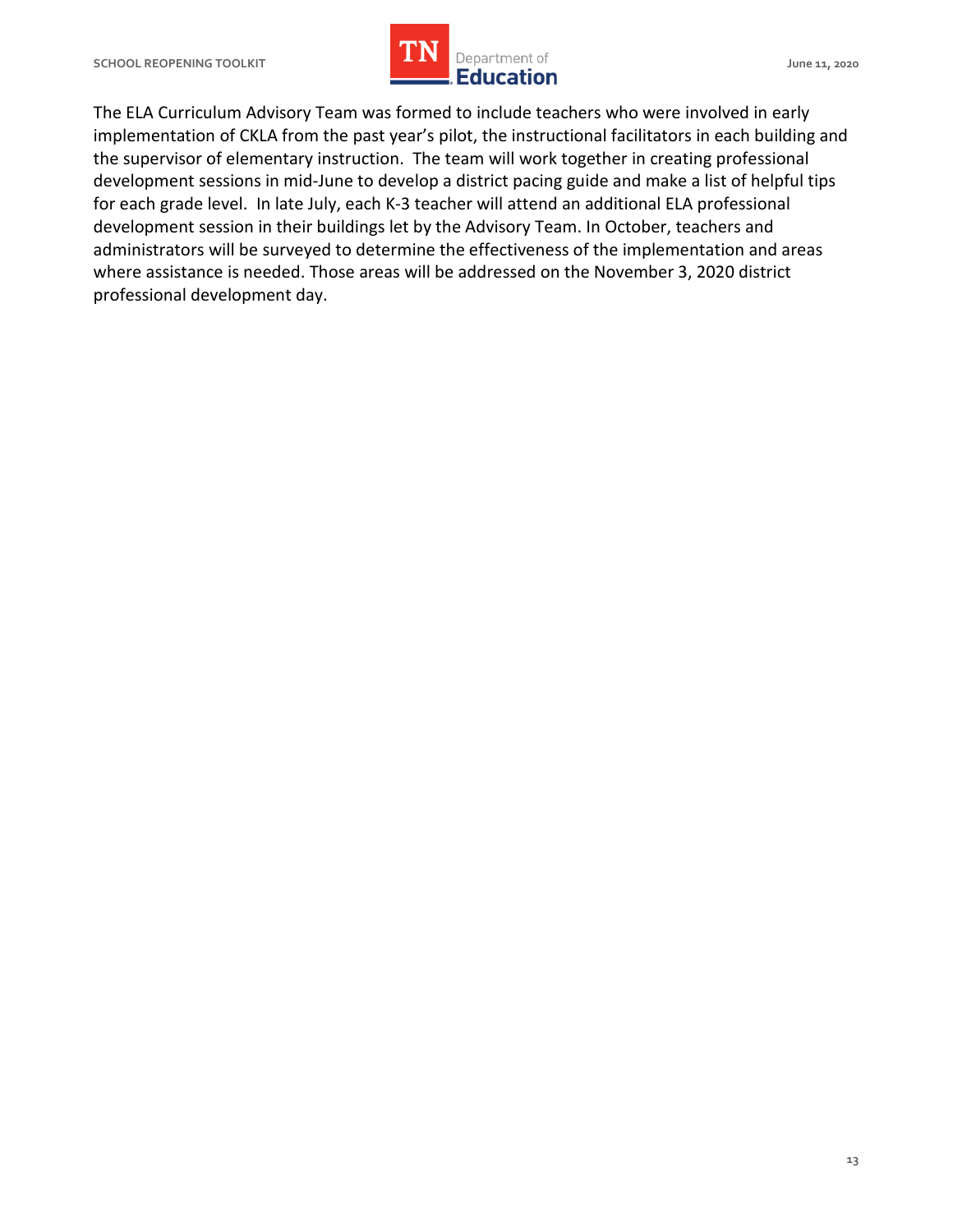

# **V. Resource List**

#### **TDOE Quick Guide for Developing Professional Learning**

[https://www.tn.gov/content/dam/tn/education/training/PD\\_Rubric\\_Quick\\_Guide\\_current.pdf](https://www.tn.gov/content/dam/tn/education/training/PD_Rubric_Quick_Guide_current.pdf) 

This guide provides a series of guided questions to prepare a professional learning, assess adult learning, and plan ongoing support after the professional learning has completed.

#### **Trevecca Nazarene University's Summer Teacher Professional Learning**

[Link](http://www.trevecca.edu/remoteinstruction.) 

#### **Online Learning Tool**

[Link](https://learninginplace.tnedu.gov/) 

 This online learning tool is under development, and in August, will provide curriculum-based videos, lessons, teacher and student resources, and family support resources. Those resources will be launched in the full tool release on August  $1<sup>st</sup>$ . The resources can be used in an online environment and as a downloadable resource. Extensive professional learning resources will begin loading into the tool through the month of July.

#### **Achieve the Core Foundational Skills Series**

Link

 The Foundational Skills Mini-Course dives into the content of literacy foundational skills, with an emphasis on phonological awareness, phonics, and how these connect to early reading. Instructional recommendations and concrete recommendations for teacher practice are also explored.

TDOE has also created PLC guides and additional video options. These resources can be found here.

#### **NCTM Webinars**

#### Link: <https://www.nctm.org/100-Days-of-Professional-Learning/>

 The National Council of Teachers of Mathematics is offering a series of professional development webinar opportunities over the next several months. The webinars cover a wide range of topics and are free to educators. This is an ongoing initiative that began in April and offers opportunities through at least October. Each webinar is recorded and posted on the NCTM site within a day of the live event. Some topics are categorized as general but there are also offerings that are grade-band specific.